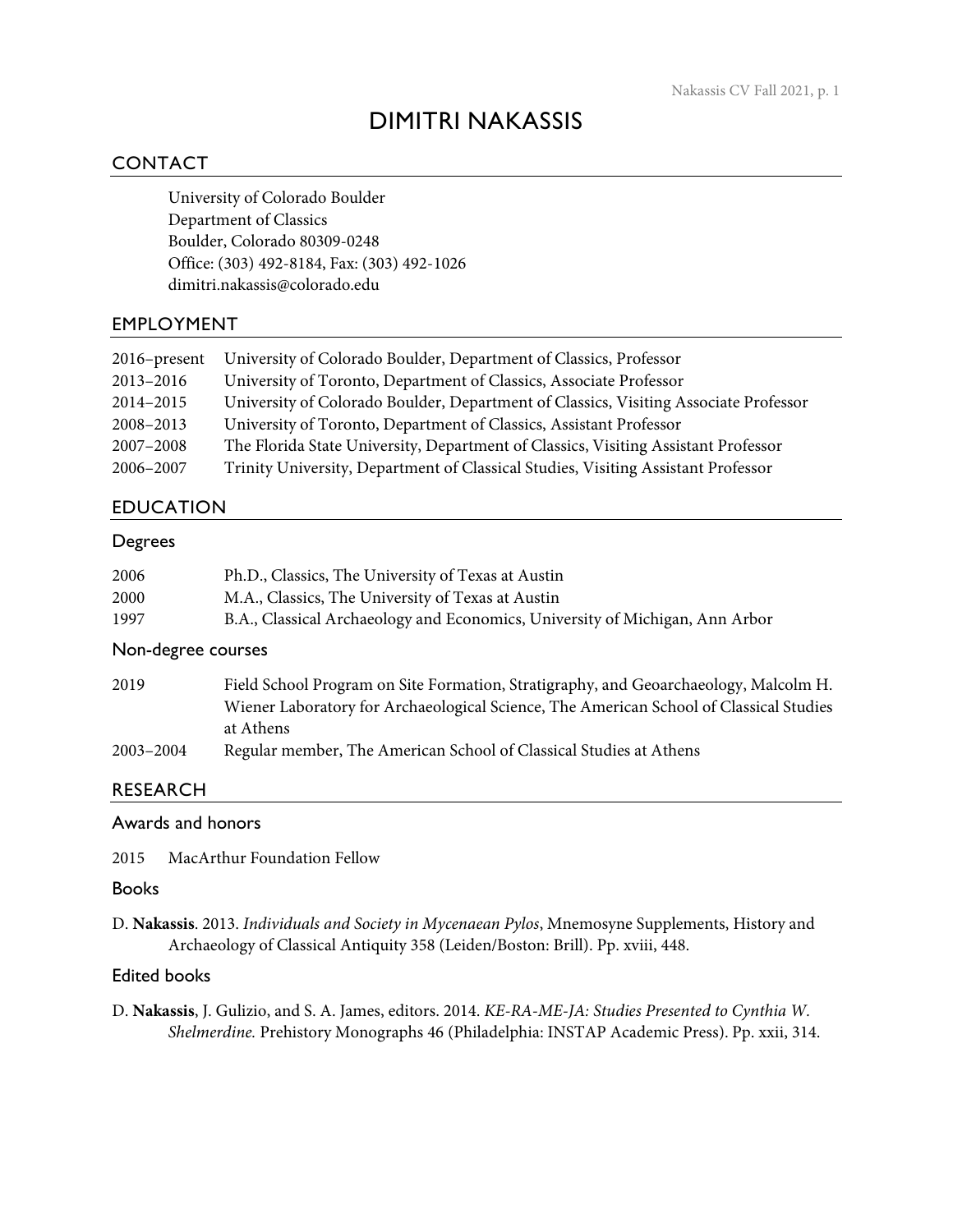#### Edited journal issues

- D. **Nakassis**, M. Galaty, and W. Parkinson, editors. 2016. "Discussion and Debate: Reciprocity in Aegean Palatial Societies: Gifts, Debt, and the Foundations of Economic Exchange," *Journal of Mediterranean Archaeology* 29.1 (2016) 61-132.
- W. Parkinson, D. **Nakassis**, and M. Galaty, editors. 2013. "Forum: Crafts, Specialists, and Markets in Mycenaean Greece," *American Journal of Archaeology* 117.3, 413–459.
- M. Galaty, D. **Nakassis**, and W. Parkinson, editors. 2011. "Forum: Redistribution in Aegean Palatial Societies," *American Journal of Archaeology* 115.2, 175–244.

#### Journal Articles

- W. Caraher, S. Gallimore, D. **Nakassis**, and S.A. James. 2020. "Survey and the 7<sup>th</sup> century in the Western Argolid," *Journal of Greek Archaeology* 5, 377-405.
- P.E. Tetford, J.R. Desloges, and D. **Nakassis**. 2018. "The Potential Relationship Between Archaeological Artifact Exposure and Surface Geomorphic Processes: Northeastern Peloponnese, Greece," *Journal of Field Archaeology* 43.7, 538-550.
- Caraher, W., R.S. Moore, D. **Nakassis**, and D.K. Pettegrew. 2017. "Pyla-Koutsopetria Archaeological Project: Recent Work at the Site of Pyla-Vikla," *Report of the Department of Antiquities, Cyrus*  2011-12, 443-459.
- P.E. Tetford, J.R. Desloges, and D. **Nakassis**. 2017. "Modelling surface geomorphic processes using the RUSLE and specific stream power in a GIS framework, NE Peloponnese, Greece," *Modeling Earth Systems and Environment* 3.4, 1229-1244.
- M. Galaty, D. **Nakassis**, and W. Parkinson. 2016. "Introduction," *Journal of Mediterranean Archaeology* 29.1, 61-70.
- W. Parkinson, D. **Nakassis**, and M. Galaty. 2013. "Crafts, Specialists, and Markets in Mycenaean Greece: Introduction," *American Journal of Archaeology* 117.3, 413–422.
- D. **Nakassis**. 2012. "Prestige and Interest: Feasting and the King in Mycenaean Pylos," *Hesperia* 81.1, 1– 30.
- D. **Nakassis**. 2011. "Athens, Kylon, and the Dipolieia," *Greek, Roman and Byzantine Studies* 51.3, 363– 381.
- M. Galaty, D. **Nakassis**, and W. Parkinson. 2011. "Introduction: Why Redistribution?" *American Journal of Archaeology* 115.2, 175–176.
- D. **Nakassis**, M. Galaty, and W. Parkinson. 2011. "Redistributive Economies from a Theoretical and Cross-Cultural Perspective," *American Journal of Archaeology* 115.2, 177–184.
- T. F. Tartaron, T. E. Gregory, D. J. Pullen, J. S. Noller, R. M. Rothaus, J. L. Rife, L. Diacopoulos, R. L. Schon, W. R. Caraher, D. K. Pettegrew, and D. **Nakassis**. 2006. "The Eastern Korinthia Archaeological Survey: Integrated Methods for a Dynamic Landscape," *Hesperia* 75.4, 453–523.
- W. Caraher, D. **Nakassis**, and D. Pettegrew. 2006. "Siteless Survey and Intensive Data Collection in an Artifact-Rich Environment: Case Studies from the Eastern Corinthia, Greece," *Journal of Mediterranean Archaeology* 19.1, 7–43.
- D. **Nakassis**. 2004. "Gemination at the Horizons: East and West in the Mythical Geography of Archaic Greek Epic," *Transactions of the American Philological Association* 134.2, 215–233.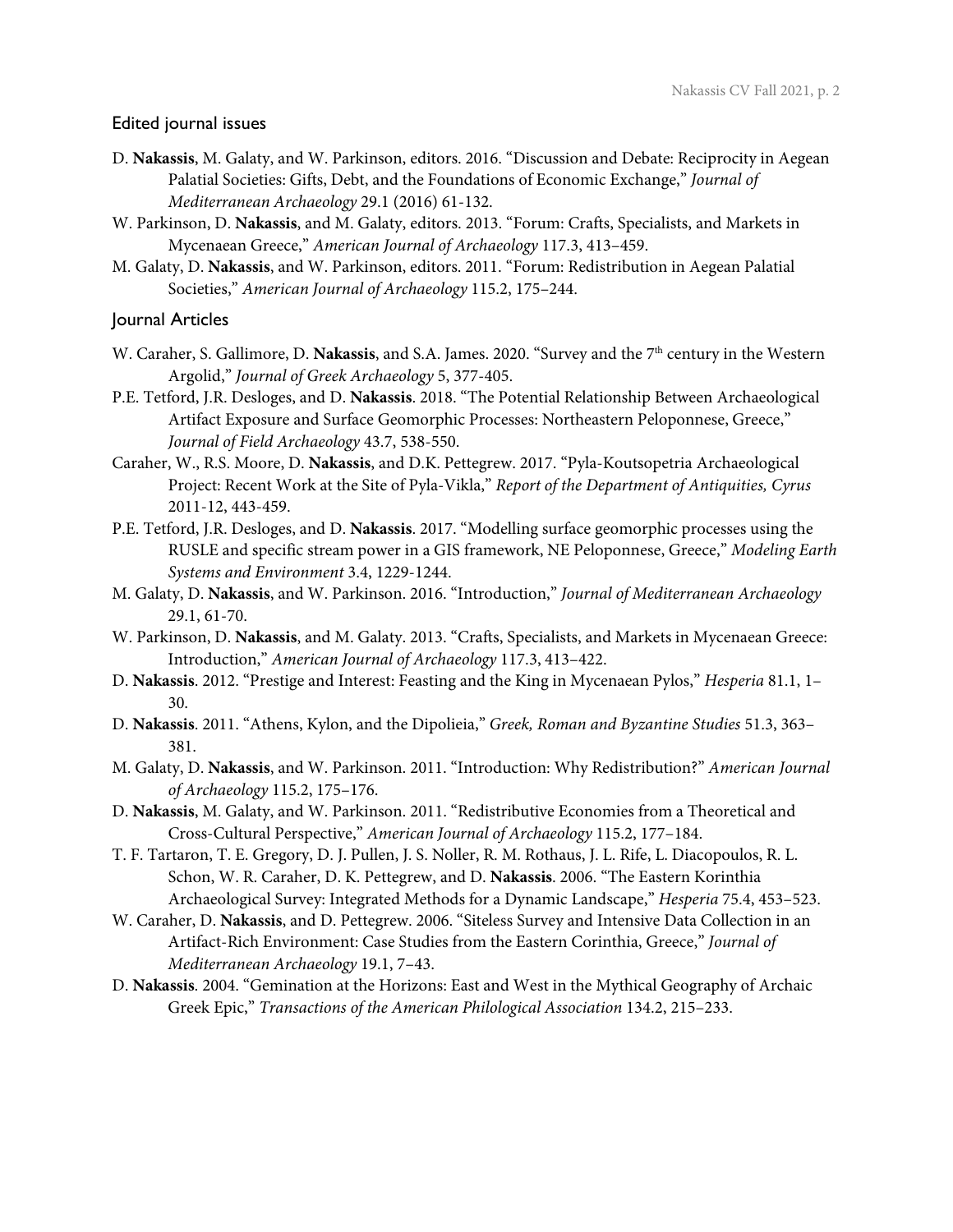## Book chapters

- D. **Nakassis**. 2021. "The Aegean World (including coastal Anatolia & Cyprus)," in *The Oxford History of the Ancient Near East, Volume III: The Late Bronze Age*, ed. K. Radner, N. Moeller, and D.T. Potts (Oxford: Oxford University Press)
- D. **Nakassis**. 2021. "Why the periphery should be central to Mycenaean studies," in *Γ' Διεθνές Διεπιστημονικό Συμπόσιο Η Περιφερεια του Μυκηναικου Κοσμου. Πρόσφατα ευρήματα και πορίσματα της έρευνας. Λαμία, 18-21 Μαΐου 2018* / *3rd International Interdisciplinary Colloquium: The Periphery of the Mycenaean World: Recent discoveries and research results*, ed. E. Karantzali (Athens: Ministry of Culture and Sports, General Directorate of Antiquities and Cultural Heritage, Ephorate of Antiquities of Fthiotida and Evrytania) 21-26.
- D. **Nakassis.** 2021. "The extractive systems of the Mycenaean world," in *Ancient Taxation: The Mechanics of Extraction in Comparative Perspective,* ed. J. Valk and I. Soto Marín (New York: NYU Press) 93-127.
- W. R. Caraher, D. **Nakassis**, and I. Antoniadou. 2021. "Roads, Routes, and Abandoned Villages in the Western Argolid," in *Deserted Villages: Perspectives from the Eastern Mediterranean*, ed. R.M. Seifried and D.E. Brown Stewart (Grand Forks: The Digital Press at the University of North Dakota) 319-346.
- D. **Nakassis**, K. Pluta, and J. Hruby. 2020. "The Pylos Tablets Digital Project: Aegean scripts in the 21st century," in *New Approaches to Ancient Material Culture in the Greek & Roman World*  (*Monumenta Graeca et Romana* 27), ed. C.L. Cooper (Leiden: Brill) 161–171.
- D. **Nakassis**. 2020. "Homeric Geography," in *The Cambridge Guide to Homer,* ed. C.O. Pache (Cambridge: Cambridge University Press) 267-277.
- D. **Nakassis**. 2020. "The Economy," in *A Companion to the Archaeology of Early Greece and the Mediterranean*, Volume 1, ed. I. Lemos and A. Kotsonas (Hoboken, NJ: Wiley-Blackwell) 271- 291.
- D. **Nakassis**. 2018. "Beauty in clay: Aesthetics and script in Mycenaean Greece," in *Οι Αμέτρητες Όψεις του Ωραίου στην Αρχαία Τέχνη (The Countless Aspects of Beauty in Ancient Art)*, ed. Μ. Λαγογιάννη-Γεωργακαράκου (Αθήνα: Ταμείο Αρχαιολογικών Πόρων και Απαλλοτριώσεων) 51- 56.
- D. **Nakassis** and K. Pluta. 2017. "*Vorsprung durch Technik*: Imaging the Linear B Tablets from Pylos," in *Aegean Scripts. Proceedings of the 14th International Colloquium on Mycenaean Studies. Copenhagen, 2-5 September 2015*, ed. M.-L. Nosch and H. Landenius Enegren (Roma: Istituto di Studi sul Mediterraneo Antico) 285-298.
- S. Gallimore, S. James, W. Caraher, and D. **Nakassis**. 2017. "To Argos: Archaeological Survey in the Western Argolid, 2014-2016," in *From Maple to Olive: Proceedings of a Colloquium to Celebrate the 40th Anniversary of the Canadian Institute in Greece, Athens, 10-11 June 2016*, ed. D.W. Rupp and J.E. Tomlinson. Publications of the Canadian Institute in Greece 10 (Athens: Canadian Institute in Greece) 421-438.
- D. **Nakassis** and K. Pluta. 2017. "The Linear B Tablets from Pylos," in *Odysseys*, ed. M. Lagogianni-Georgakarakou (Athens: Archaeological Receipts Fund) 91-96. [=D. Nakassis and K. Pluta (2016) "Οι πινακίδες της Γραμμικής Β Γραφής της Πύλου," in Οδύσσειες, ed. Μ. Λαγογιάννη-Γεωργακαράκου (Αθήνα - Ταμείο Αρχαιολογικών Πόρων και Απαλλοτριώσεων) 91-96.]
- D. **Nakassis**. 2015. "Labor and Individuals in Late Bronze Age Pylos," in *Labor in the Ancient World*, ed. P. Steinkeller and M. Hudson (Dresden: ISLET-Verlag) 583-615.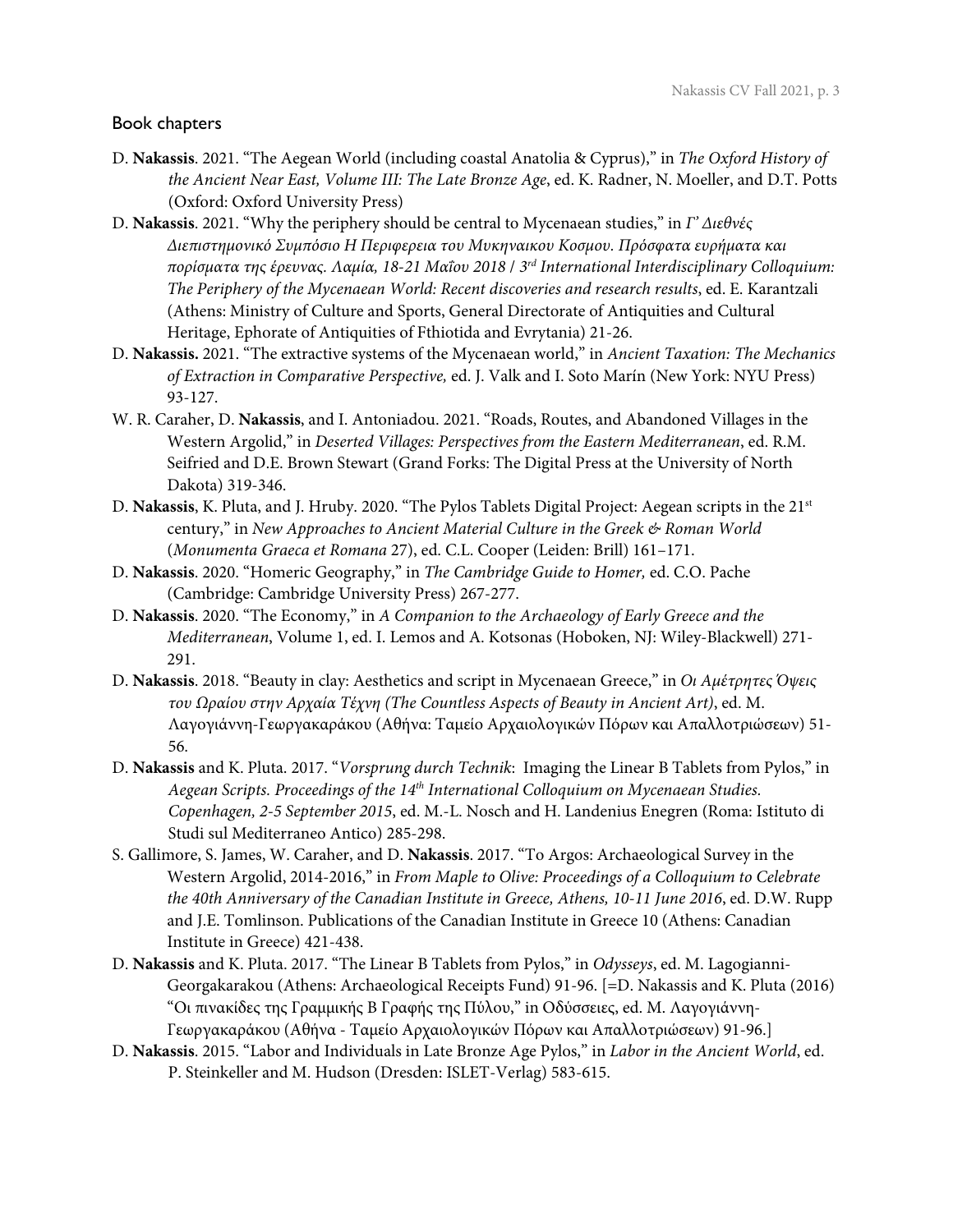- W. Caraher, D. **Nakassis**, and D.K. Pettegrew. 2014. "Intensive Survey," in *Pyla-Koutsopetria I: Archaeological Survey of An Ancient Coastal Town.* American Schools of Oriental Research Archaeological Reports 21, ed. W. Caraher, R.S. Moore and D.K. Pettegrew (Boston: American Schools of Oriental Research) 17-47.
- J. Gulizio and D. **Nakassis**. 2014. "The Minoan Goddess(es): Textual Evidence for Minoan Religion," in *KE-RA-ME-JA: Studies Presented to Cynthia W. Shelmerdine*, ed. D. Nakassis, J. Gulizio, and S. A. James (Philadelphia: INSTAP Academic Press) 115-128.
- D. **Nakassis**. 2013. "Structuration and the State in Mycenaean Greece," in *Agency in Ancient Writing*, ed. J. Englehardt (Boulder: University Press of Colorado) 231–247.
- J. Englehardt and D. **Nakassis**. 2013. "Introduction: Individual Intentionality, Social Structure, and Material Agency in Early Writing and Emerging Script Technologies," in *Agency in Ancient Writing*, ed. J. Englehardt (Boulder: University Press of Colorado) 1–18.
- D. **Nakassis**. 2012. "Labor Mobilization in Mycenaean Pylos," in *Étudies mycéniennes 2010. Actes du XIIIe colloque international sur les textes égéens* (*Biblioteca di Pasiphae* 10), ed. P. Carlier, C. De Lamberterie, M. Egetmeyer, N. Guilleux, F. Rougemont and J. Zurbach (Pisa-Rome: Fabrizio Serra) 269-283.
- D. **Nakassis**, M. Galaty and W. Parkinson. 2010. "State and Society," in *The Oxford Handbook of the Bronze Age Aegean*, ed. E. H. Cline (Oxford: Oxford University Press) 239–250.
- D. **Nakassis**. 2010. "Reevaluating Staple and Wealth Finance at Mycenaean Pylos," in *Political Economies of the Aegean Bronze Age*, ed. D. J. Pullen (Oxford: Oxbow Books) 127–148.
- D. **Nakassis**. 2008. "Named Individuals and the Mycenaean State at Pylos," in *Colloquium Romanum, Atti del XII colloquio internazionale di Micenologia, Roma, 20–25 febbraio 2006*, ed. A. Sacconi, M. del Freo, L. Godart and M. Negri (Rome: Fabrizio Serra) 549–561.
- D. **Nakassis** and K. Pluta. 2003. "Linear A and Multidimensional Scaling," in *Metron: Measuring the Aegean Bronze Age*, *Aegaeum* 24, ed. K.P. Foster and R. Laffineur (Liège and Austin: Université de Liège/The University of Texas at Austin) 335–342.

## Reports

- D.W. Rupp, T. Carter, D. Athanasoulis, A. Charami, B. Burke, B. Burns, A. Papadimitriou, S. Gallimore, D. Nakassis, S. James, Z. Bonias, J.Y. Perreault, S. Karapanou, and M.J. Haagsma. 2020 [2021]. "Fieldwork of the Canadian Institute in Greece in 2017," *Mouseion* 17.2, 395-416.
- D.W. Rupp, Z. Bonias, J.Y. Perreault, A. Charami, B. Burke, B. Burnes, T. Carter, D. Athanasoulis, D. **Nakassis**, S. Gallimore, S. James, S. Karapanou, M. Haagsma. 2019. "Fieldwork of the Canadian Institute in 2016," *Mouseion* 16.2, 343-364.
- D.W. Rupp, Z. Bonias, J.Y. Perreault, A. Charami, B. Burke, B. Burnes, T. Carter, D. Athanasoulis, D. **Nakassis**, S. Gallimore, S. James, S. Karapanou, M. Haagsma, L. Surtees. 2018. "Fieldwork of the Canadian Institute in 2015," *Mouseion* 15.2, 297-319.
- D.W. Rupp, T. Carter, A. Charami, B. Burke, B. Burns, Z. Bonias, J.Y. Perreault, D. **Nakassis**, S. Gallimore, S. James, S. Karapanou, M.J. Haagsma. 2017. "Fieldwork of the Canadian Institute in Greece in 2014," *Mouseion* 14.2, 173-195.

## **Reviews**

E. Mackil and D. **Nakassis**. 2018. Julien Zurbach, *Les hommes, la terre et la dette en Grèce, c. 1400-c. 500 a.C.* (2 vols.). Scripta antiqua, 95. Bordeaux: Ausonius Éditions, 2017. In Bryn Mawr Classical Review 2018.08.06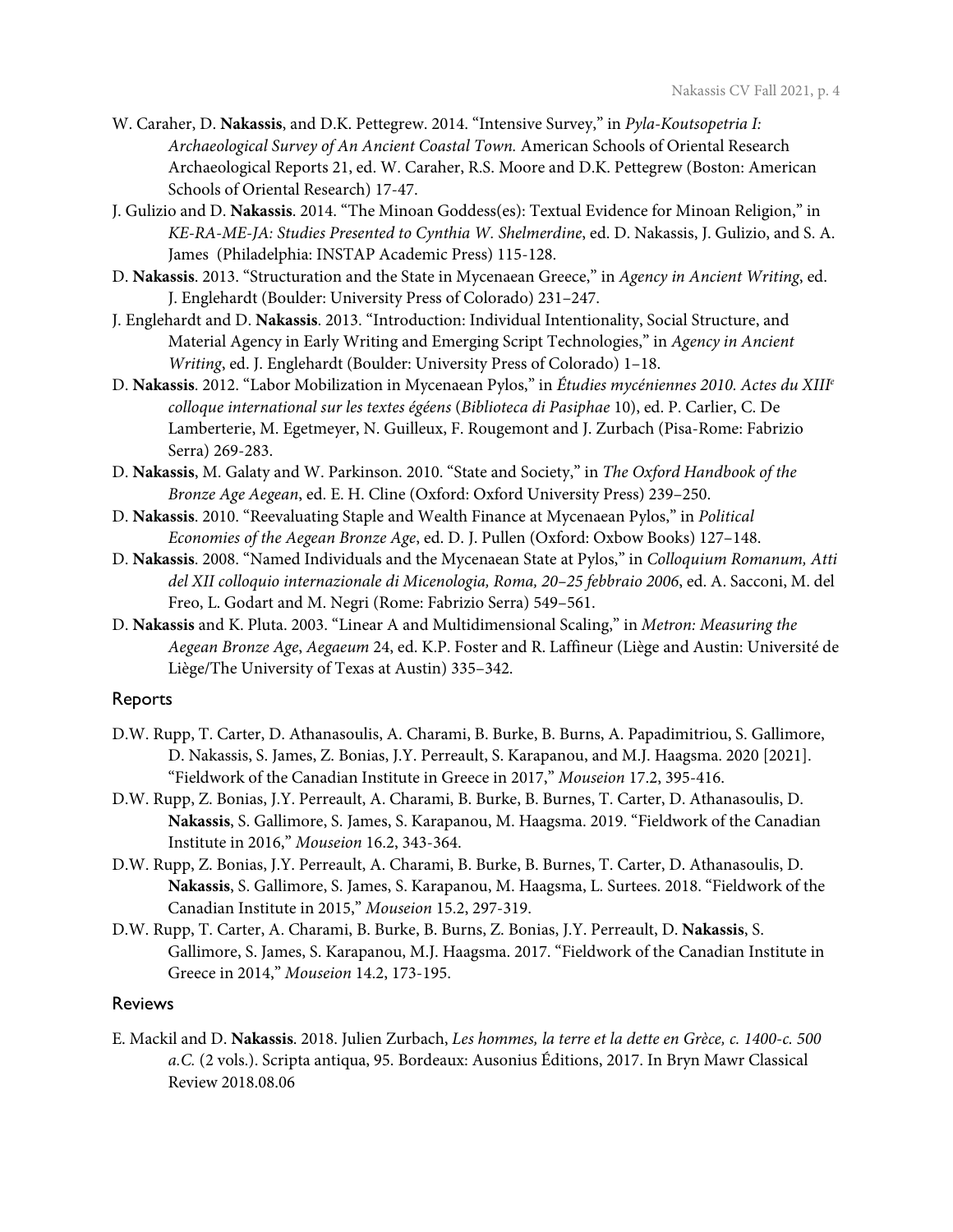- D. **Nakassis**. 2016. Eric H. Cline, *1177 BC: The Year Civilization Collapsed.* Princeton: Princeton University Press, 2014. In *Mouseion* 13, 153-155.
- D. **Nakassis**. 2015. Richard Hope Simpson, *Mycenaean Messenia and the Kingdom of Pylos* (Prehistory monographs 34). Philadelphia: INSTAP Academic Press, 2014. In *The Journal of Hellenic Studies* 135, 261–262.
- D. **Nakassis**. 2015. Barbara A. Olsen, *Women in Mycenaean Greece: The Linear B Tablets from Pylos and Knossos.* New York/London: Routledge, 2014. In *Bryn Mawr Classical Review* 2015.03.45.
- D. **Nakassis**. 2013. Walter Gauß, Michael Lindblom, R. Angus K. Smith, and James C. Wright, eds. *Our Cups Are Full: Pottery and Society in the Aegean Bronze Age. Papers Presented to Jeremy B. Rutter on the Occasion of His 65th Birthday*. Oxford: Archaeopress, 2011. In *American Journal of Archaeology* 117.2.
- D. **Nakassis**. 2012. Yannis A. Lolos, *Land of Sikyon: Archaeology and History of a Greek City-State.*  Hesperia Supplement 39. Princeton: The American School of Classical Studies at Athens, 2011. In *Classical Journal* Online 2012.11.06.
- D. **Nakassis**. 2011. Bryan E. Burns, *Mycenaean Greece, Mediterranean Commerce, and the Formation of Identity*. Cambridge: Cambridge University Press, 2010. In *Ancient History Bulletin Online Reviews* 1, 82–85.
- D. **Nakassis**. 2010. Françoise Rougemont, *Contrôle économique et administration à l'époque des palais mycéniens (fin du IIe millénaire av. J.-C.)* (Bibliothèque des Écoles françaises d'Athènes et de Rome 332). Athens: École française d'Athènes, 2009. In *Bryn Mawr Classical Review* 2010.09.14
- D. **Nakassis**. 2010. Hedvig Landenius Enegren, *The People of Knossos: Prosopographical Studies in the Knossos Linear B Archives* (Boreas. Uppsala Studies in Ancient Mediterranean and Near Easter Civilizations 30). Uppsala: Acta Universitatis Upsaliensis, 2008. In *Journal of Hellenic Studies* 130, 249–250.
- D. **Nakassis**. 2009. R. Drew Griffith, *Mummy Wheat: Egyptian Influence on the Homeric View of the Afterlife and the Eleusinian Mysteries* (Lanham, Maryland 2008). In *Canadian Journal of African Studies* 43.3, 593–596.
- D. **Nakassis**. 2009. Yves Duhoux and Anna Morpurgo Davies*,* editors, *A Companion to Linear B. Mycenaean Greek Texts and their World. Volume 1*, Louvain-la-Neuve 2008. In *Classical Review*  39.2, 327–329.
- D. **Nakassis**. 2008. Philip Betancourt, *The Chrysokamino Metallurgy Workshop and its Territory*, Princeton 2006. In *Mouseion* 8.2, 290–293.
- D. **Nakassis**. 2008. Michael Galaty and William Parkinson, editors, *Rethinking Mycenaean Palaces II. Revised and Expanded Second Edition*, Los Angeles 2007. In *Bryn Mawr Classical Review* 2008.07.57
- D. **Nakassis**. 2007. John Heath, *The Talking Greeks*, Cambridge 2005. In *Journal of Linguistic Anthropology* 17.1, 142–144.
- D. **Nakassis**. 2002. Sofia Voutsaki and John Killen, editors, *Economy and Politics in the Mycenaean Palace States*, Cambridge 2001. In *Minos* 35–36 (2000–2001 [2002]) 499–502.

#### Manuals

W. Caraher, G. Erny, A. Friedman, S. Gallimore, M. Godsey, M. Gradoz, S. James, S. Steinke, and D. **Nakassis**. 2020. *Western Argolid Regional Project (WARP), Field Manual: 2014-2016 Seasons.*  (tDAR id: 458238); doi:10.6067/XCV8458238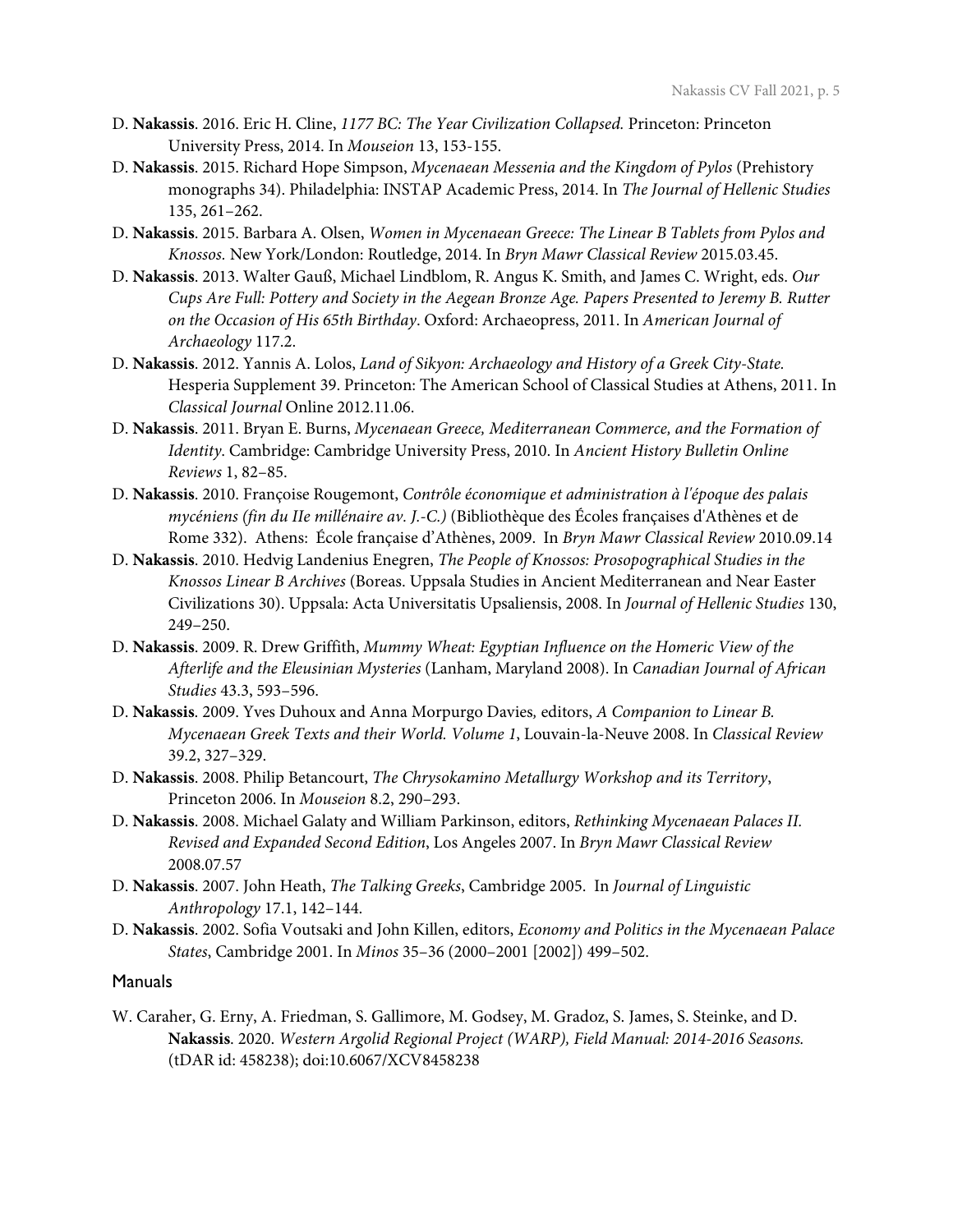# EXTERNAL RESEARCH GRANTS

| "Imaging, analysis, and publication of the Linear B tablets from Pylos"                                                                                |
|--------------------------------------------------------------------------------------------------------------------------------------------------------|
| Institute for Aegean Prehistory (D. Nakassis and K. Pluta): \$5,000 (2017), \$15,000 (2015), \$12,000<br>(2014), \$10,000 (2013)                       |
| Andrew W. Mellon Foundation Scholarly Communication and Information grant (co-director of<br>project; co-PIs K. Pluta and J. Newhard): \$50,000 (2013) |
| Loeb Classical Library Foundation (D. Nakassis and K. Pluta), \$34,376 (2013)                                                                          |
| "Western Argolid Regional Project"                                                                                                                     |
| Institute for Aegean Prehistory: \$4,000 (2017), \$8,690 (2016), \$10,800 (2015), \$8,680 (2014)                                                       |
| Social Sciences and Humanities Research Council of Canada (D. Nakassis and S. Gallimore):<br>\$160,842 CAD (2015)                                      |
| Loeb Classical Library Foundation: \$17,300 (2012)                                                                                                     |
| "Pyla-Koutsopetria Archaeological Project"                                                                                                             |
| Institute for Aegean Prehistory (D. Nakassis and W. Caraher): \$5,960 (2010), \$12,585 (2009),<br>\$10,632(2008)                                       |
| Mediterranean Archaeological Trust (D. Nakassis and R.S. Moore): £1,500 (2008)                                                                         |
| Curtiss T. and Mary G. Brennan Foundation (D. Nakassis and W. Caraher): \$3,000 (2007)                                                                 |
| <b>INTERNAL GRANTS and FELLOWSHIPS</b>                                                                                                                 |

- 2015 University of Toronto, Archaeology Centre Summer Research Funds, \$2,950 CAD
- 2014 University of Toronto, SSHRC Institutional Grant, \$661.12 CAD
- 2014 University of Toronto, Faculty of Arts and Science Bridge Funding, \$5,000 CAD
- 2014 University of Toronto, SSHRC Institutional Grant, \$1,183.32 CAD
- 2013 Michael Ventris Memorial Award, Institute of Classical Studies, £2,000 GBP
- 2013 University of Toronto, SSHRC Institutional Grant, \$2,000 CAD
- 2012 University of Toronto, SSHRC Institutional Grant, \$1,500 CAD
- 2011 University of Toronto, SSHRC Institutional Grant, \$763.04 CAD
- 2009 University of Toronto, Norwood Travelling Fellowship, Department of Classics, \$4,000 CAD
- 2008 University of Toronto, Start-Up Award, Department of Classics, \$5,000 CAD
- 2008 University of Toronto, Connaught Start-Up Award, \$10,000 CAD
- 2007 The University of Texas at Austin and University Co-op, Outstanding Dissertation Award, \$3,000
- 2005-6 The University of Texas at Austin, William S. Livingston Fellowship, \$19,000
- 2003-4 American School of Classical Studies at Athens, Heinrich Schliemann Fellowship, \$8,840

# INVITED TALKS

- 2020 "Places, spaces, and memory: a landscape archaeology of the western Argolid, Greece," Brunilde S. Ridgway lecture, AIA Puget Sound, 20 November
- 2020 "Map is not territory: culture history and archaeology in the Aegean Bronze Age," Department of Classics, University of Washington, 19 November
- 2020 "'not in any significant or proper sense… Greek': Orientalism and the Mycenaeans," Everyday Orientalism, 13 November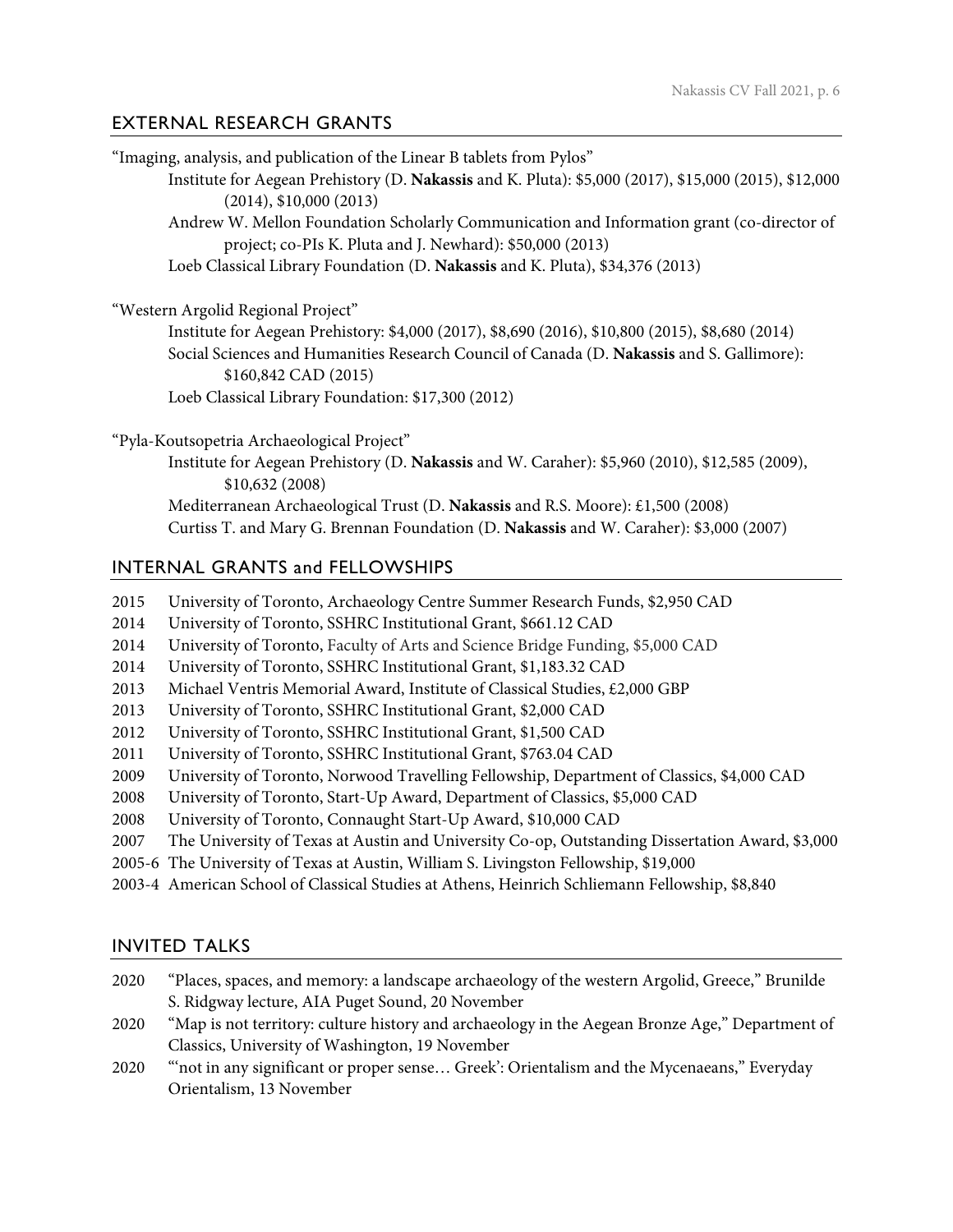- 2020 "Back Through the System… Again: Taking Apart the Aegean Bronze Age," The Stavros Niarchos Foundation Centre for Hellenic Studies, Simon Fraser University/AIA Vancouver, 16 October
- 2019 "The World Before Odysseus: Rethinking the History of Late Bronze Age Greece," Lee lecture, The College of William and Mary, 17 October
- 2019 "Mycenae and the Mycenaean Age: Homeric Heroes, Near Eastern Potentates, or Something Else?" Mylonas lecture in Classical art and archaeology, University of Missouri St. Louis, 6 October
- 2019 "How Greek were the Mycenaeans? Excavating the Bronze Age past of Greece," Argyropoulos lecture, University of California Santa Barbara, 14 April
- 2018 "Seeing like a Mycenaean state," C. Densmore Curtis Lecture, Department of Classical and Near Eastern Archaeology, Bryn Mawr College, 26 October
- 2018 "Before coins and cabotage? The prehistory of the Greek economy," Elizabeth Hunter lecture, Department of Classics, Florida State University, 16 October
- 2018 "Deciphering the age of heroes: Texts, archaeology and legends of Bronze Age Greece," 10th John Charles lecture, Wabash College, 1 October
- 2017 "Telling stories from laundry lists: Linear B and Mycenaean histories," Department of Classics, Stanford University, 1 May
- 2017 "These aren't the Mycenaeans we're looking for," Nemea Center Seminar, University of California Berkeley, 21 March
- 2017 "Doing archaeology in a digital age: challenges and opportunities," The futures of Classical antiquity symposium, Smith College, 4 March
- 2016 "Unthinking the Mycenaeans: towards a new history of the Late Bronze Age Aegean," Aegean Seminar, University of Zagreb, 5 April
- 2016 "Vorsprung durch Technik: digital technologies, archaeology, and the future of Aegean scripts, Aegean Seminar, University of Zagreb, 5 April
- 2016 "Deconstructing and reconstructing the Mycenaean world: text, history, and archaeology," Department of History and Archaeology, Aristotle University of Thessaloniki, 31 March
- 2016 "The Mycenaeans in Greek History: Orientalism and Master Narratives," British School at Athens, 29 February
- 2016 "Seeing like a Mycenaean state: the people of Pylos and Knossos," Department of Classics, Cambridge University, 18 February
- 2016 "Digital Nestor: Aegean scripts in the 21st century," Mycenaean Seminar, Institute of Classical Studies, University of London, 17 February
- 2016 "From types to relations: complicating the economic history of the Greek Late Bronze Age," Canadian Institute in Greece, 27 January
- 2014 "Cities and Thrones and Powers: Rethinking the End of Mycenaean Civilization," Open Meeting of the Canadian Institute in Greece, 14 May
- 2012 "Rethinking Mycenaean Society," The University of Chicago, Interdisciplinary Archaeology and Ancient Societies Workshops, 26 April; Institute of Fine Arts, New York University, Aegean Bronze Age Colloquium, 11 May
- 2010 "Apocalypse or Liberation? Narratives of Collapse in the Greek Late Bronze Age," Ontario Aegean Archaeology Day at the ROM, Toronto, 6 March
- 2009 "When did the Greeks first come to Cyprus?" Cypriot Archaeology Day at the ROM, Toronto, 6 December
- 2009 "Under the Sceptre of Agamemnon? Economy, Archaeology and Texts in Mycenaean Greece," The University of Texas at Austin, Department of Classics, 12 November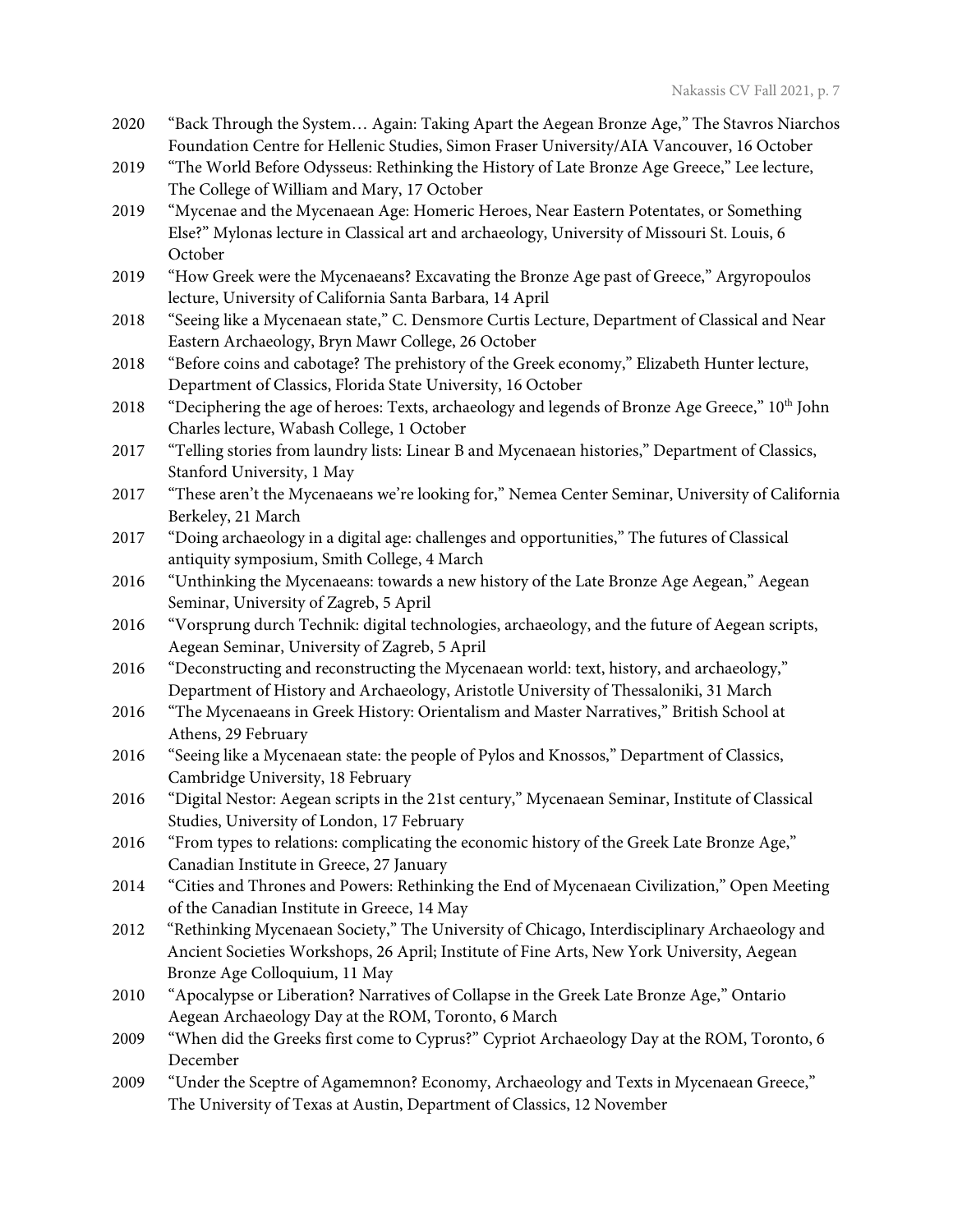2008 "Where's the Beef? Agency, Archaeology and Linear B," Stanford Archaeology Center Workshop, 4 December

#### CONFERENCE PAPERS

- 2021 S. James, D. **Nakassis**, S. Gallimore, and W. Caraher, "In the Shadow of Argos: The Western Argolid Regional Project (2014-2016)," Γ' Διεθνής Επιστημονική Συνάντηση «Το Αρχαιολογικό Έργο στην Πελοπόννησο», Kalamata, 4 June 2021
- 2020 B.B. Wilemon, Jr., M. Galaty, and D. **Nakassis**, "Portable X-Ray Fluorescence Spectrometer Analysis of the Pylos Linear B Tablets," AIA, Washington, DC, 3 January
- 2020 S.C. Murray, C. Pratt, R.P. Stephan, M.C. McHugh, G.K. Erny, K. Psoma, B. Lis, M. Godsey, M. Nazou, D. **Nakassis**, and P. Sapirstein, "The 2019 Bays of East Attica Regional Survey (BEARS) Project: New Evidence for the Archaeology of the Bay of Porto Raphti," AIA, Washington, DC, 4 January
- 2019 D. **Nakassis**, "The Innocence of Facticity: 'Mycenaean' Knossos in its Aegean Context," One State, Many Worlds: Crete in the Late Minoan II-IIIA2 Early Period, Khania, 22 November
- 2019 D. **Nakassis**, S. James, S. Gallimore, and W. Caraher, "The Medieval Countryside at a Regional Scale in the Western Argolid and Northeastern Peloponnesus," AIA, San Diego, 5 January
- 2018 D. **Nakassis**, "Why the 'periphery' should be central to Mycenaean studies," 3<sup>rd</sup> International Interdisciplinary Colloquium, The Periphery of the Mycenaean World: Recent discoveries and research results, Lamia, 18 May
- 2017 S. Gallimore, W. Caraher, S. James, and D. **Nakassis**, "On the Banks of the Ancient Streams of the Inachos: The Western Argolid Regional Project, 2014-2016," AIA, Toronto, 8 January
- 2016 D. **Nakassis**, S. Gallimore, S. James, and W. Caraher, "To Argos: Archaeological survey in the Western Argolid, 2014-2015," From Maple to Olive: A Colloquium to Celebrate the 40<sup>th</sup> Anniversary of the Canadian Institute in Greece, Athens, 11 June
- 2016 S. James, D. **Nakassis**, S. Gallimore, and W. Caraher, "The Western Argolid Regional Project: Results of the 2015 Season," AIA, San Francisco, 8 January
- 2016 D. **Nakassis**, W. Caraher, S. James, S. Gallimore, and I. Antoniadou, "Roads, Routes and Abandoned Villages in the Western Argolid," AIA, San Francisco, 8 January
- 2015 D. **Nakassis**, S. James, S. Gallimore, "The Western Argolid Regional Project: Results of the 2014 Season," AIA, New Orleans, 9 January
- 2014 M. Galaty, D. **Nakassis**, and W. Parkinson, "Introduction to Reciprocity in Aegean Palatial Societies: Gifts, Debt, and the Foundations of Economic Exchange," AIA, Chicago, 3 January
- 2014 D. **Nakassis** and K. Pluta, "Digital imaging of the Linear B tablets from the "Palace of Nestor," AIA, Chicago, 3 January
- 2013 D. **Nakassis**, "Livin' in a New World: Elite Strategies during the Mycenaean Collapse," SAA, Honolulu, 6 April
- 2012 D. **Nakassis**, "Performing Kingship in Mycenaean Pylos," AIA, Philadelphia, 7 January
- 2012 W. Parkinson, D. **Nakassis**, and M. Galaty, "Crafts, Specialists, and Markets in Mycenaean Greece," AIA, Philadelphia, 7 January
- 2011 D. **Nakassis**, "Think Globally, Act Locally? Interpreting Ritual Performance in Bronze Age and Classical Greece," Archaeology of Performance, Toronto, 18 March
- 2011 D. **Nakassis**, "Building a Better Model of Mycenaean Society," AIA, San Antonio, 7 January
- 2010 D. **Nakassis**, "Labor in Mycenaean Pylos," 13th International Colloquium on Aegean Texts, Paris, 23 September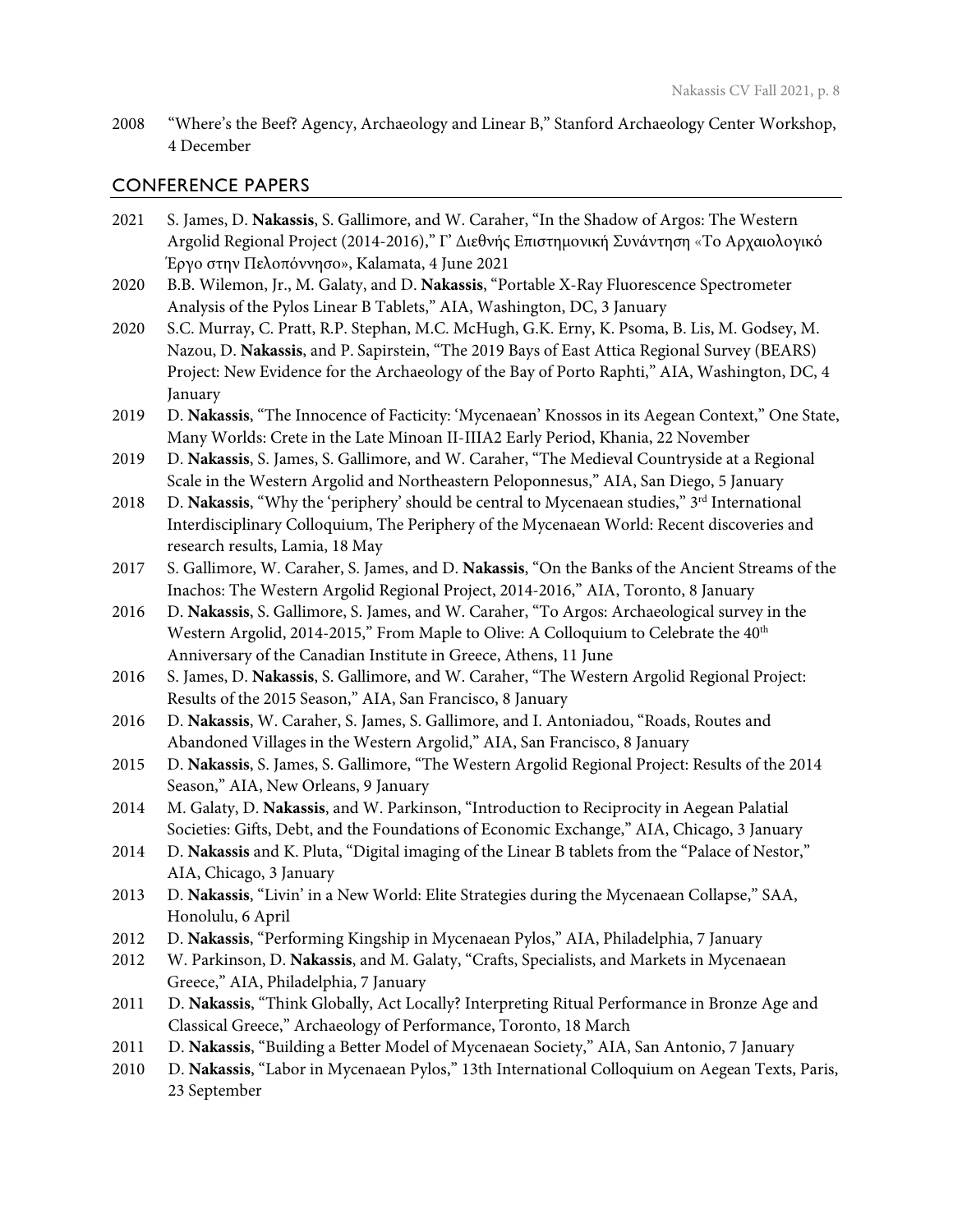- 2009 D. **Nakassis**, "Structuration and the state in Late Bronze Age Greece," SAA, Atlanta, 26 April
- 2009 D. **Nakassis** and W. Parkinson, "Redistributive Economies in Theoretical and Cross-cultural Perspective," AIA, Philadelphia, 10 January
- 2007 D. **Nakassis**, "Financing the State in the Aegean Bronze Age," Political Economies of the Aegean Bronze Age, Langford Conference, Florida State University, Tallahassee, 24 February
- 2007 D. **Nakassis**, "The Individual as an Analytical Category for the Integration of Archaeological and Textual Data," AIA, San Diego, 7 January
- 2006 D. **Nakassis**, "Individuals and the Mycenaean State at Pylos," XII Colloquio Internazionale di Micenologia, Rome, 24 February
- 2006 D. **Nakassis**, "Agency and the Mycenaean State," AIA, Montréal, 7 January
- 2005 D. **Nakassis**, "Labor and Individuals in Late Bronze Age Pylos," International Scholars Conference on Ancient Near Eastern Economies, Hirschbach, Germany, 2 May
- 2005 W. Caraher, D. **Nakassis**, and D. Pettegrew, "Siteless Survey And Intensive Data Collection in an Artifact-Rich Environment: Case Studies from the Eastern Korinthia, Greece," SAA, Salt Lake City, 1 April
- 2005 D. **Nakassis**, "Prosopography and the State in Mycenaean Greece," APA, Boston, 9 January
- 2005 D. **Nakassis**, "Craft Specialists and the Mycenaean State: The Case of the Pylian Bronze-Smiths," AIA, Boston, 8 January
- 2003 D. **Nakassis**, "Murder, Pollution, and Expiation in the Kylonian Conspiracy and the Dipolieia," APA, New Orleans, 6 January
- 2002 J. Gulizio and D. **Nakassis**, "The Minoan Goddess(es): Textual Evidence for Minoan Religion," Classical Association of the Midwest and South, Austin, 4 April
- 2002 D. J. Pullen, T. F. Tartaron, R. M. Rothaus, D. **Nakassis**, A. Dill, "Patterns in the Later Prehistory of the Eastern Korinthia," AIA, Philadelphia, 5 January
- 2002 D. **Nakassis**, "Semi-rational Geography and Eschatological Gemination in Homer," APA, Philadelphia, 4 January

## POSTERS

- 2015 Z. Bartholomew, J. Newhard, N. Levine, K. Pluta, and D. **Nakassis**, "The Development of a Legacy GIS for the Contextualization of the Linear B Deposits from the Palace of Nestor at Pylos," AIA, New Orleans, 9 January
- 2014 J. Baxley, B. Rennison, J. Newhard, K. Pluta, and D. **Nakassis**, "The Use of Structured Light Scanning for the Study of the Linear B Deposits from Pylos, Messenia, Greece," AIA, Chicago, 3 January

## WORKSHOPS and COLLOQUIA

- 2021 Respondent, "Medieval and Post-Medieval Archaeology in the Eastern Mediterranean: Current and Future Perspectives," AIA, 6 January
- 2018 Panelist, "Funding Sources and Grant Writing," AIA, Boston, 6 January

# ORGANIZED SESSIONS

- 2020 D. **Nakassis**, "Teaching Race and Material Culture in the Ancient Mediterranean," AIA Webinar, 19 August:<https://www.archaeological.org/webinar-2/>
- 2019 J. Hanink and D. **Nakassis**, "Modern Greek Programs in Classics Departments: Historical Perspectives, Present Challenges, and Future Prospects," MGSA, Sacramento, 8 November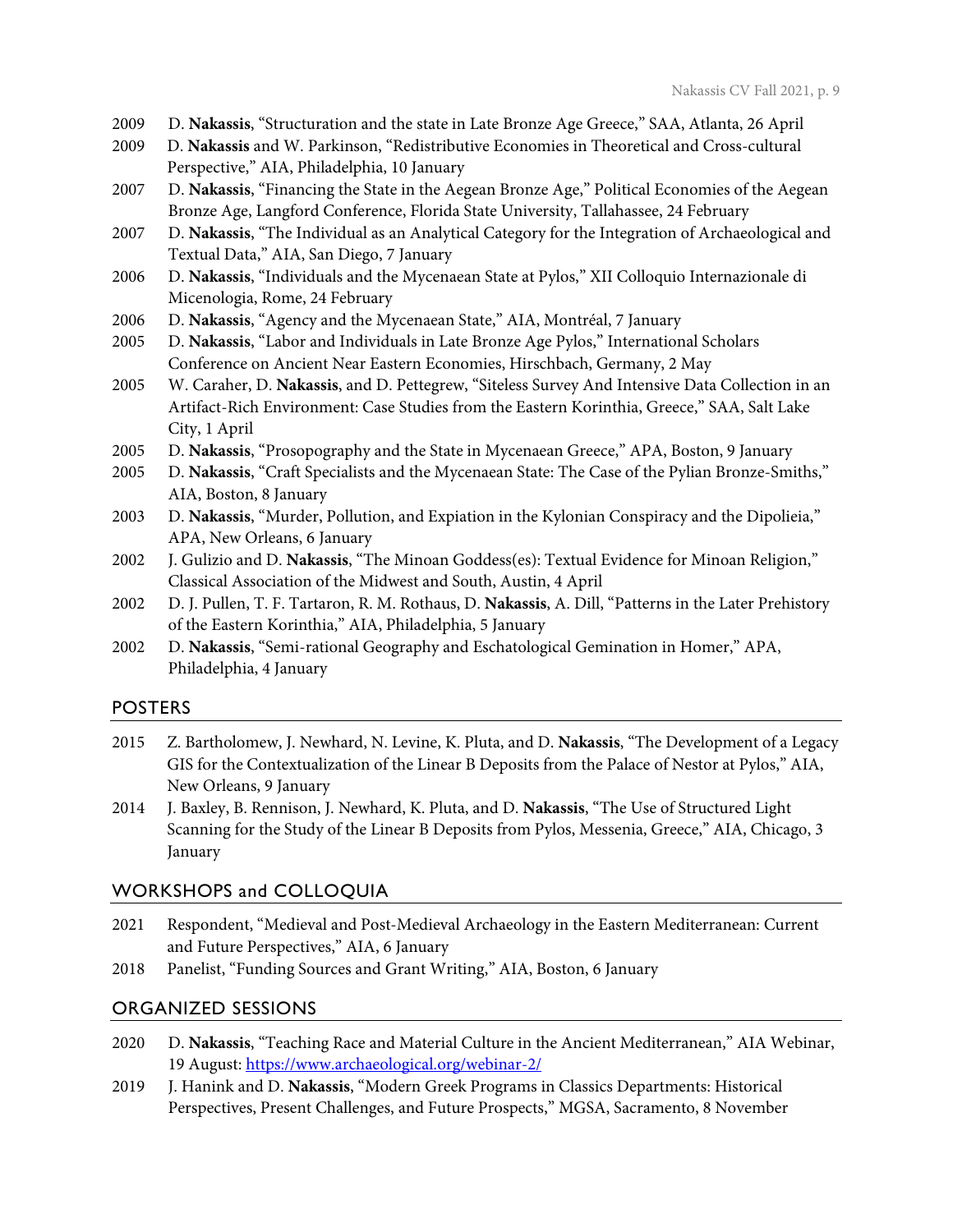- 2018 D. Pullen, D. **Nakassis**, and L. Rahmstorf, "Entrepreneurs and Merchants in the Late Bronze Age – Early Iron Age Mediterranean," EAA, Barcelona, 7 September
- 2014 D. **Nakassis**, M. Galaty, and W. Parkinson, "Reciprocity in Aegean Palatial Societies: Gifts, Debt, and the Foundations of Economic Exchange," AIA, Chicago, 3 January
- 2012 W. Parkinson, D. **Nakassis**, and M. Galaty, "Crafts, Specialists, and Markets in Mycenaean Greece," AIA, Philadelphia, 7 January
- 2009 M. Galaty, D. **Nakassis**, and W. Parkinson, "Redistribution in Aegean Palatial Societies," AIA, Philadelphia, 10 January

# DEPARTMENTAL PAPERS

- 2017 "Mycenaean histories," Faculty work in progress seminar, 20 October
- 2012 "Orientalism and Master Narrative in Greek (Pre)history," Work in Progress Seminar in Ancient Greek and Roman History, 18 October
- 2008 "Murder, Pollution and Expiation in the Kylonian Conspiracy and the Dipolieia Festival," Work in Progress Seminar in Ancient Greek and Roman History, 6 November

# COMMUNITY OUTREACH

- 2021 "Cracking a Late Bronze Age Code: Linear B and its Decipherment," Mary McClanahan Lecture, 15 April
- 2021 "Map is not territory: culture history and archaeology in the Aegean Bronze Age," AIA Denver, 30 January
- 2017 "Linear B workshop," Oberlin College, 7 March
- 2016 "'The Greeks': Archaeology Uncovered," National Geographic Museum, 14 September
- 2015- "Rethinking the Mycenaean World," Western Illinois Society of the AIA (Augustana), 29 September 2015; Ann Arbor Society of the AIA, 30 September 2015; Southern Pennsylvania Society of the AIA, 3 November 2016
- 2015- "Apocalypse Then: The Collapse of the Bronze Age World," McClanahan Lecture, 28 January 2015; Central Pennsylvania Society of the AIA, 2 November 2016; Lincoln/Omaha Society of the AIA, 29 January 2017; Cleveland Society of the AIA, 8 March 2017
- 2014- "The Road Less Traveled By? History, Archaeology, and Landscape in Southern Greece," Boulder Society of the AIA, 19 February 2014; Western Illinois Society of the AIA (Monmouth), 28 September 2015; Nemea Center Lecture/San Francisco Society of the AIA, 20 March 2017; "History, Archaeology, and Landscape in Southern Greece: the Western Argolid Regional Project," International Archaeology Day, Boulder Society of the AIA, 24 October 2015
- 2013- "Digitizing prehistory: Aegean script in the 21<sup>st</sup> century," Niagara Society of the AIA, 17 November; Lincoln/Omaha Society of the AIA, 30 January 2017; Boulder Society of the AIA, 30 October 2019
- 2010 "Archaeology and (un)deciphered scripts in Bronze Age Greece," *The Practice of History Today: A conference for high school students interest in history* (sponsored by the Department of History in partnership with the Toronto District School Board), 30 April
- 2009 "Homer and History," *The Practice of History Today: A conference for high school students interest in history* (sponsored by the Department of History in partnership with the Toronto District School Board), 16 April
- 2008- "Paupers and Peasants and Princes and Kings: Reconstructing Society in Late Bronze Age Greece," Toronto Society of the AIA, 22 October; Rochester Society of the AIA, 17 November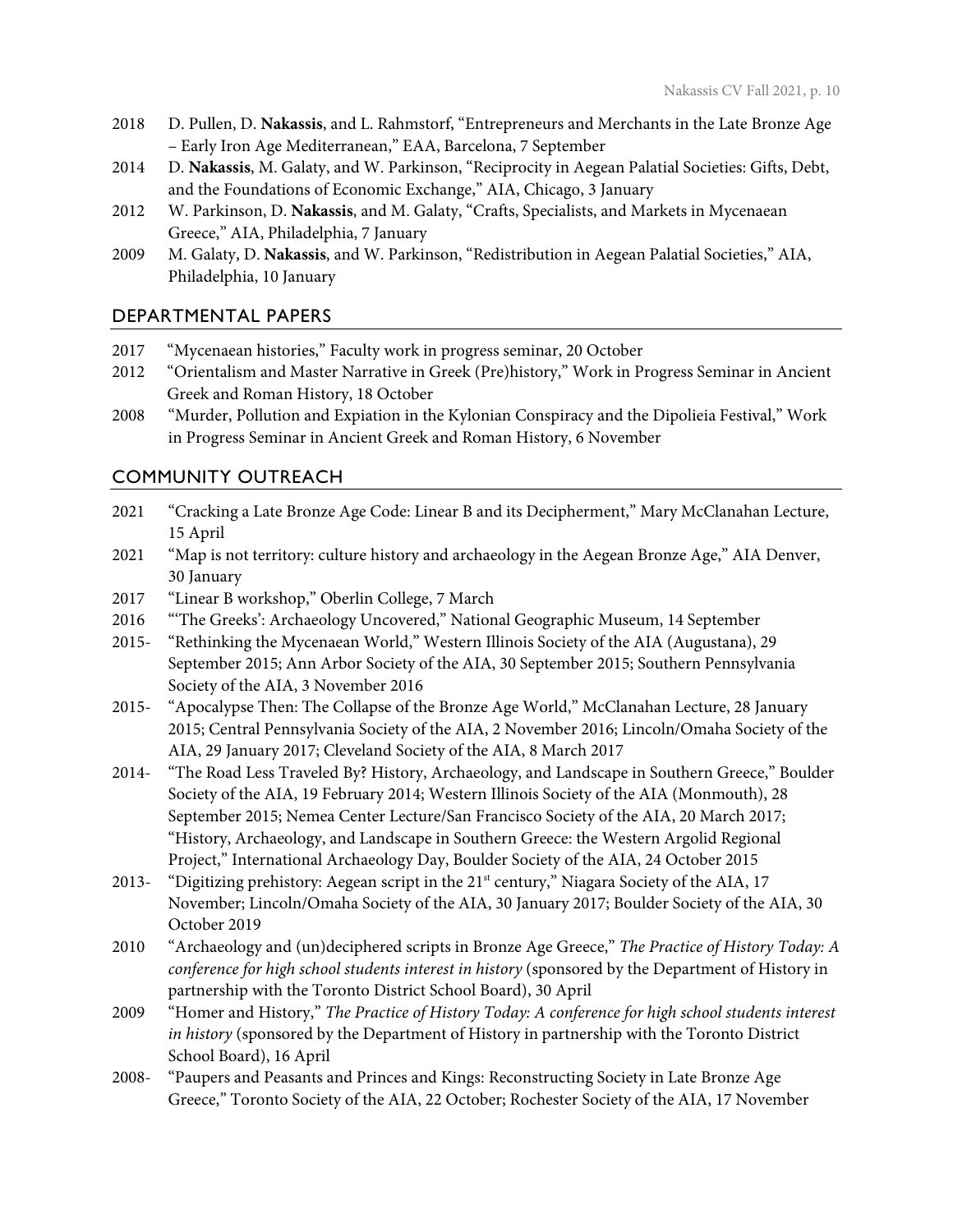2011; Buffalo Society of the AIA, 18 November 2011; University of North Dakota, 25 October 2012; Boulder Society of the AIA, 15 November 2012; Denver Society of the AIA, 18 January 2015

# ARCHAEOLOGICAL FIELDWORK

| 2019            | Bays of East Attica Regional Survey: drone photographer                                         |
|-----------------|-------------------------------------------------------------------------------------------------|
| 2017-present    | Fortifications of the Western Argolid: co-director                                              |
| 2013-present    | Pylos Tablets Digital Project: co-director                                                      |
| 2011-present    | Western Argolid Regional Project (WARP): co-director                                            |
| 2006-2010       | Pyla Koutsopetria Archaeological Project (PKAP): co-field director, trench                      |
|                 | supervisor                                                                                      |
| 2003, 2006-2007 | Nemea Valley Archaeological Project (NVAP): trench supervisor                                   |
| 2004-2005       | Corinth Excavations: trench supervisor                                                          |
| 1999-2002       | Eastern Korinthia Archaeological Survey (EKAS): field walker (1999), team                       |
|                 | leader (2000-2002)                                                                              |
| 2000-2001       | Iklaina Archaeological Project (IKAP): team leader                                              |
| 1997            | Greek Archaeological Service (8 <sup>th</sup> ephorate of prehistoric and classical antiquities |
|                 | [Kerkyra], 20 <sup>th</sup> ephorate of prehistoric and classical antiquity [Mytilene]): trench |
|                 | supervisor                                                                                      |
| 1996            | Petras Excavations: trench supervisor                                                           |
| 1995            | Leptiminus Archaeological Project: student volunteer                                            |

# TEACHING EXPERIENCE

## Courses taught

#### *Undergraduate*

Ancient History and Archaeology:

|        | Aegean Bronze Age Art and Archaeology (F20, F18, F16)           |
|--------|-----------------------------------------------------------------|
|        | Ancient Greece and Rome (History) (S07)                         |
|        | Archaeology of Religion (S19, S17)                              |
|        | Archaic and Classical Greece (History) (S07)                    |
|        | Early Greece/ Mycenaean and Archaic Greece (F09, F12)           |
|        | Greek Art and Archaeology (F07)                                 |
|        | History of Greek Religion (F08)                                 |
|        | Introduction to Greek History (F14, S13, F11, F10, F08)         |
|        | Iron Age Greece (S18)                                           |
|        | Religion in the Bronze and Iron Ages (S08)                      |
|        | Religion in the Greek World (S12)                               |
|        | Classical Civilization:                                         |
|        | Classical Mythology (S20, S17, S15)                             |
|        | Homer and the Age of Heroes (F09)                               |
|        | Method and Theory in Classics (S14)                             |
|        | Modern Issues Ancient Times: Race and Antiquity (S21, F18, S18) |
|        | Theories of Myth (S11)                                          |
| Greek: |                                                                 |

First-year Greek (S08)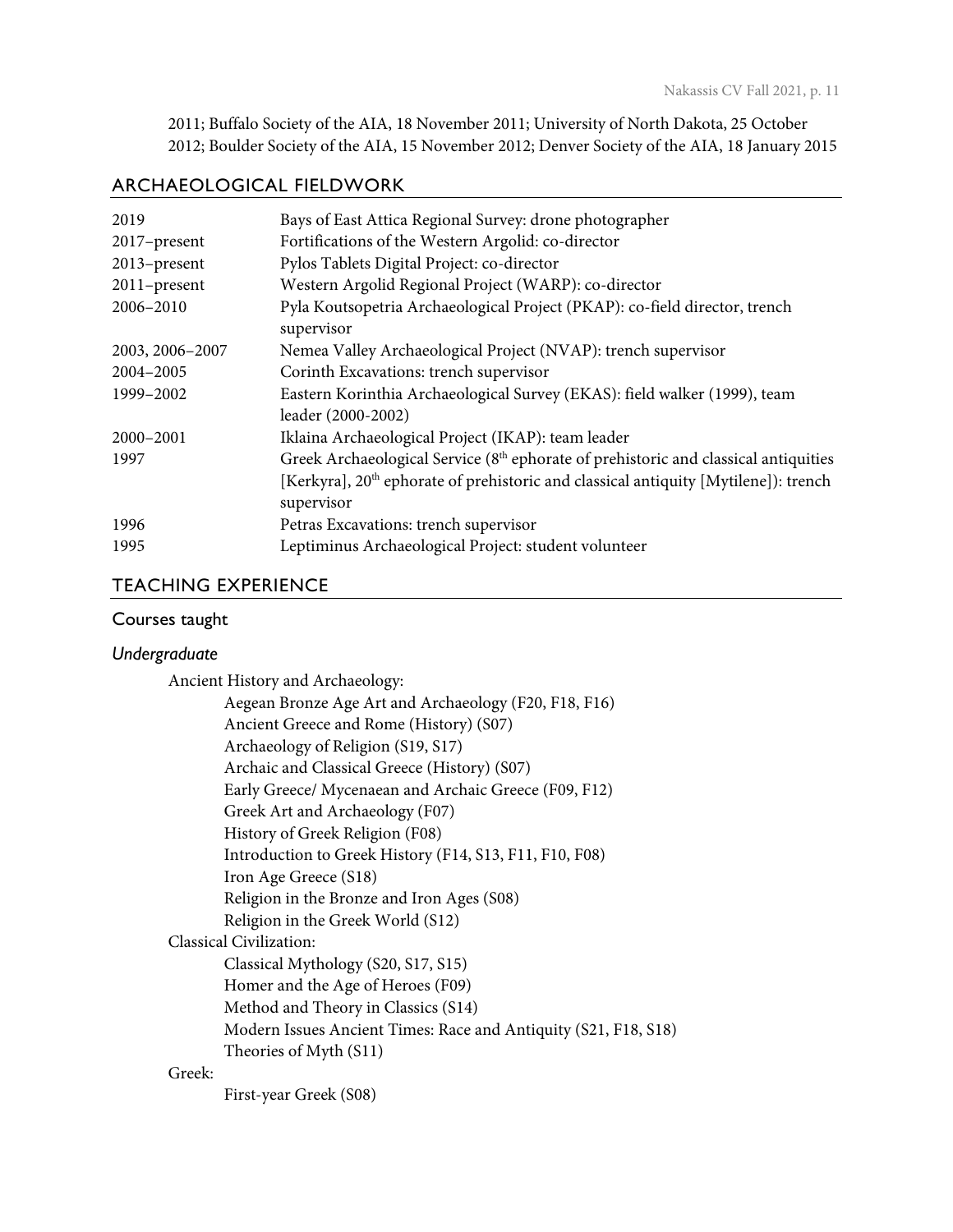Intermediate Greek (S12, S11, S09) Euripides (S07) Homer (F16) Plato (F14) Xenophon (F13)

#### Latin:

First-year Latin (F01, S02) Intermediate Latin (S05, F06) Readings in Latin Poetry (S08)

## *Graduate*

Archaeology of Religion (S19, S17) Greek Religion: Space, Place, Practice (S10) Herodotus and his Intellectual World (S14, F10, F07) Iron Age Greece (S18) Linear B (S20, F07) The Mycenaean World (F13) Plato (F14) Politics and Society in Archaic Greece (S13) Religion in the Bronze and Iron Ages (S08) Withdrawal, Return and Revenge in Greek Epic (F11, F16)

#### Graduate supervision

- Robert Weiner (Anthropology, CU Boulder): dissertation committee, *Ancient Roads of Chaco: The History, Use, and Meaning of Monumental Avenues in the US Southwest*, 2020– present
- Ophélie Mouthuy (Histoire, histoire de l'art et archeologie, Université Catholique de Louvain): PhD thesis jury, external member, *L'entrée nord du palais de Cnossos: Étude interdisciplinaire 'un dépôt de tablettes en Linéaire B,* 2020
- Pascale Meehan (Anthropology, CU Boulder): dissertation committee, *Collapse as constrained possibility: Rural action at early Postclassic Monte El Santo following the Rio Viejo Political Collapse,* 2020
- Jessica Hedgepeth Balkin (Anthropology, CU Boulder): dissertation committee, *Humanenvironment interactions in the lower Rio Verde valley, Oaxaca, Mexico: The impacts of ecological change on settlement patterning (1800 BCE-CE 1522),* 2020
- Paula Gheorghiade (Art, University of Toronto): comprehensive exam committee, 2013; dissertation committee, *A network approach to cultural interaction and maritime exchange on Crete during the Late Minoan II-IIIB period,* 2020
- Jeffrey Brezinski (Anthropology, CU Boulder): dissertation committee, *Terminal formative religion and political organization on the coast of Oaxaca, Mexico: The perspective from Cerro de la Virgen,* 2019
- Samantha Mills (Ancient history, Macquarie University): MA thesis examiner, *From* wanax *to*  βασιλεύς: *A consideration of the development of the wielding of Greek power and authority from the Late Bronze Age into the Early Iron Age, 1400-800 BC,* 2019
- Theodore Nash (Classical Studies, Victoria University of Wellington): MA thesis examiner, *Creta Capta: Late Minoan II Knossos in Mycenaean History,* 2017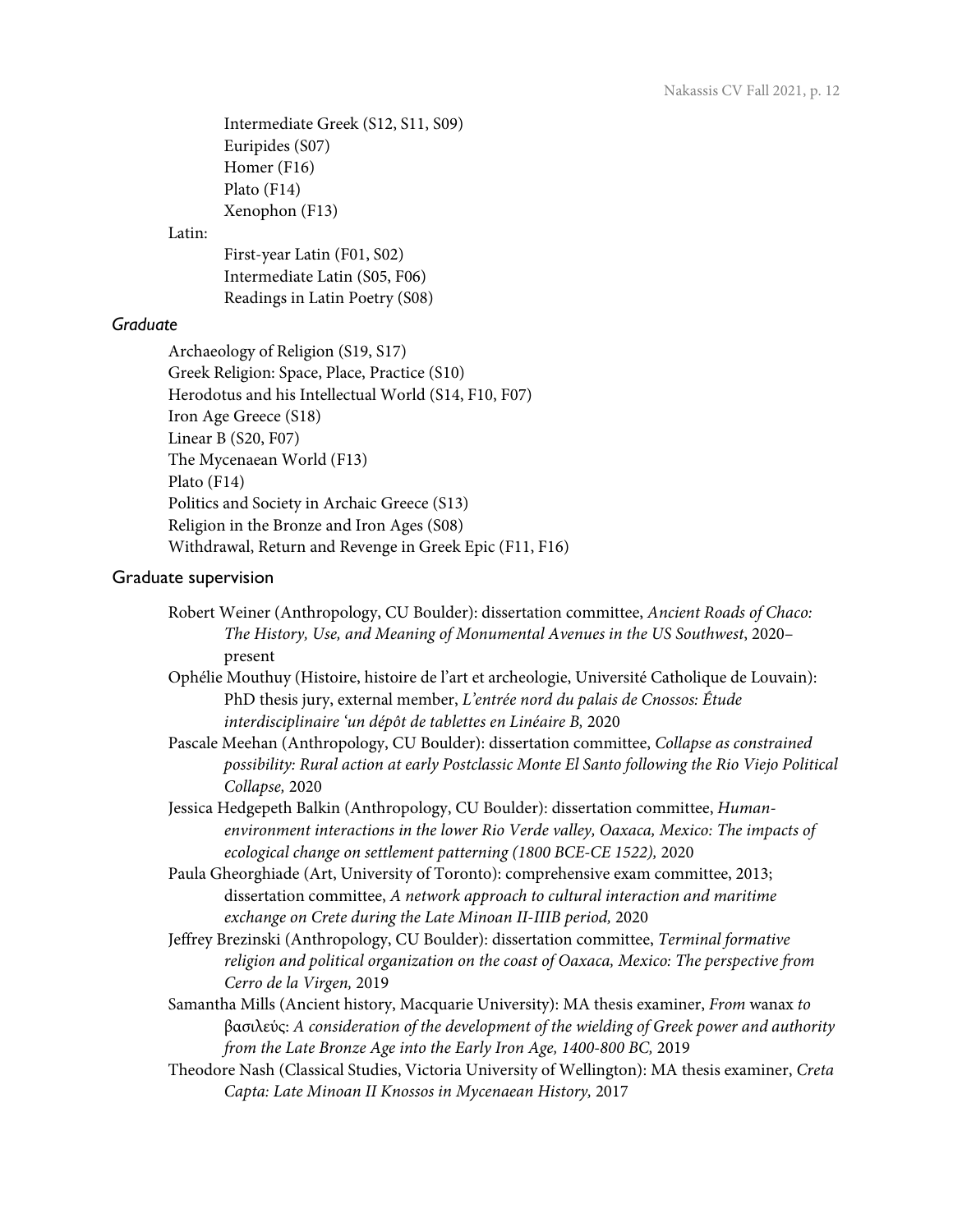- Rachel Kulick (Art, University of Toronto): comprehensive exam committee, 2013; dissertation committee, *Urban Soil Micromorphology at Bronze Age Palaikastro, Crete: A Geoarchaeological Investigation of Site Formation Processes*, 2017
- Jody Cundy (Classics, University of Toronto), major field committee, 2008-12; dissertation committee, *THEAS AXION: Wonder, Place and Space in Pausanias'* Periegesis Hellados, 2016
- Yuriy Lozynsky (Classics, University of Toronto): internal examiner, Ph.D., *Ancient Greek cult hymns: Poets, performers and rituals,* 2014
- Jessica Higgins (Classics, University of Toronto), major field committee, 2010-11; dissertation committee, *From Fleet to Foot: An Analysis of Odysseus' Pedestrian Journeys in the*  Odyssey, 2014
- Laura Gagne Campbell (Art, University of Toronto): internal examiner, Ph.D., *Middle Cypriot White Painted Ware: A Study of Pottery Production and Distribution in Middle Bronze Age Cyprus,* 2013
- Laura Mawhinney (Classics, University of Toronto), dissertation committee, *Sympotic and Rhapsodic Discourse in the Homeric Epics,* 2012
- Timothy Perry (Classics, University of Toronto), internal examiner, Ph.D., *Exile in Homeric Epic,* 2010

## PROFESSIONAL SERVICE

| 2020-present | Committee on digital approaches, Comité International Permanent des Études             |
|--------------|----------------------------------------------------------------------------------------|
|              | Mycéniennes, co-chair                                                                  |
| 2020-present | Program for the Annual Meeting Committee, Archaeological Institute of America          |
| 2019-2021    | Mentoring program, Asian and Asian American Classical Caucus                           |
| 2019-present | Editorial board, Cambridge World Archaeology                                           |
| 2019-present | Research and Academic Affairs committee, Archaeological Institute of America; co-chair |
|              | of Diversity sub-committee, 2020-present                                               |
| 2017-present | Membership committee, Modern Greek Studies Association                                 |
| 2017-2018    | Website oversight committee, American School of Classical Studies at Athens            |
| 2016-present | Editorial advisory board, American Journal of Archaeology                              |
| 2016-2021    | IT committee, American School of Classical Studies at Athens; chair, 2017-2019         |
| 2015-present | Felicia A. Holton Book Award Committee, Archaeological Institute of America; chair,    |
|              | $2019-$                                                                                |
| 2015         | Nominating committee, American School of Classical Studies at Athens                   |
| 2015-present | Advisory board, The Digital Press at the University of North Dakota                    |
| 2015-2020    | Editorial board, Bryn Mawr Classical Review                                            |
| 2015-present | Committee on éditions et instruments du travail, Comité International Permanent des    |
|              | Études Mycéniennes, co-chair                                                           |
| 2011-2014    | President, Toronto chapter, Archaeological Institute of America                        |
| 2008-2014    | Executive committee, Toronto chapter, Archaeological Institute of America              |
| 2011-2015    | Committee on Admissions and Fellowships, American School of Classical Studies at       |
|              | Athens                                                                                 |
| 2010-present | Managing committee, American School of Classical Studies at Athens                     |
| 2012-2016    | Board of directors, Canadian Institute in Greece                                       |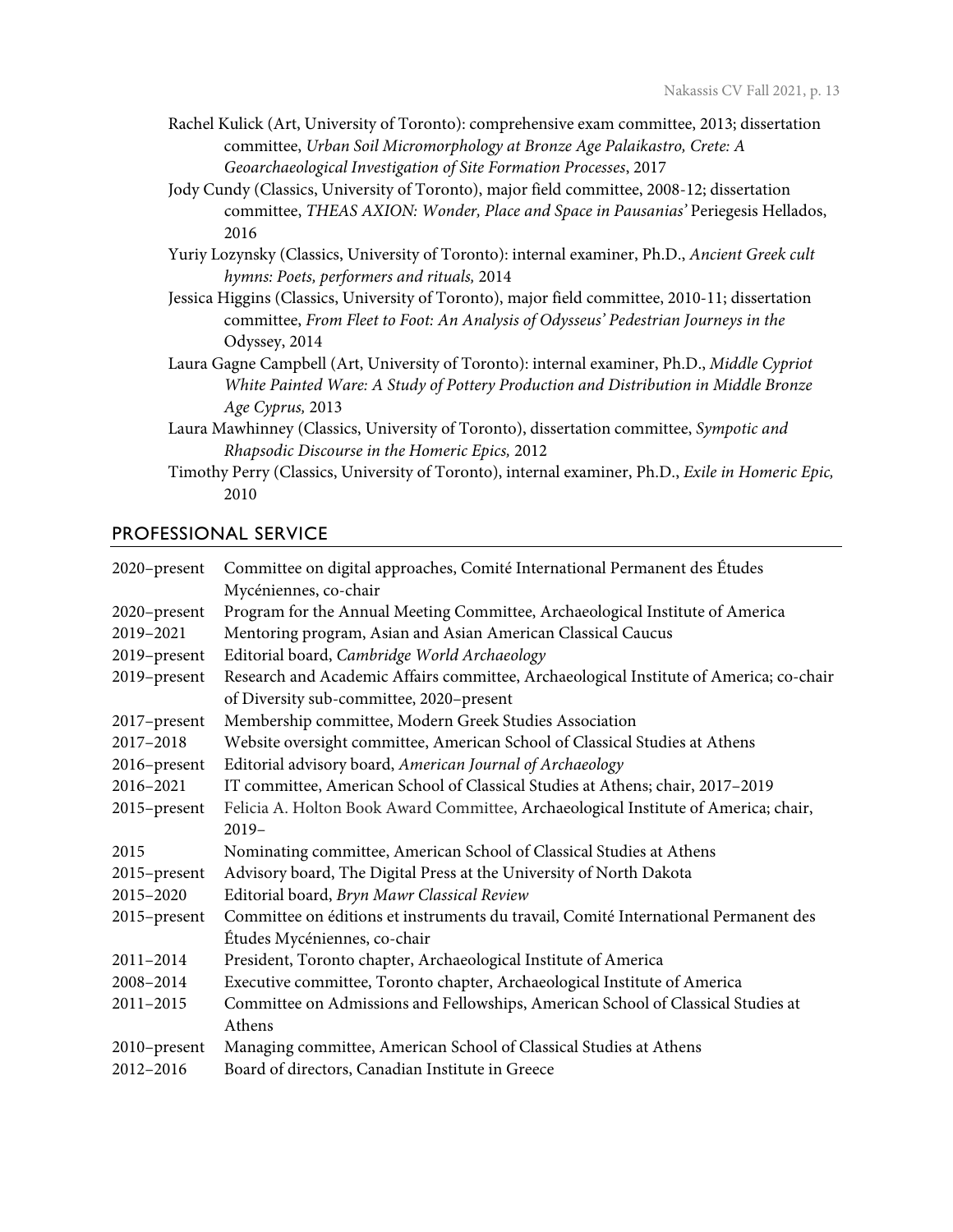Journal reviewer: *American Journal of Archaeology, Cambridge Archaeological Journal, Cambridge Classical Journal, Classical World, Current Anthropology, Hesperia, Heritage, Journal of Modern Greek Studies, Journal of Near Eastern Studies, Mnemosyne, Mouseion*

- Manuscript reviewer: Brill, Cornell University Press, INSTAP Academic Press, Johns Hopkins University Press, Oxford University Press, University Press of Florida
- Grant reviewer: National Geographic Society, National Science Foundation, Austrian Science Fund (Fonds zur Förderung der wissenschaftlichen Forschung), European Research Council, The Netherlands Organisation for Scientific Research (Nederlandse Organisatie voor Wetenschappelijk Onderzoek), National Science Centre, Poland (Narodowe Centrum Nauki)

## DEPARTMENTAL AND UNIVERSITY SERVICE

#### University of Colorado Boulder

Department chair, 2020–present (2023) Lecture committee, 2020–present Library committee, 2020–present Dean of the College of Arts and Sciences search committee, 2021 Boulder Faculty Assembly Classics representative, 2019–present Undergraduate Studies committee, 2019–present Kayden Research Grants committee, 2018–present Scholar-in-residence search committee, chair, 2018, 2020 Research & Innovation Office advisory board, 2018–present Fountain Symposium Committee, chair, 2017–2018 Inclusive Excellence Committee, 2017–2018 McClanahan Essay Prize Committee, 2017–2018, 2020–present Chancellor's postdoctoral fellowship departmental committee, 2019; chair, 2017–2018, 2020 Associate Chair for Graduate Studies, 2016–2017 Graduate studies committee, 2016–2019, 2020–present Classical art & archaeology curriculum committee, 2016–present Award nominations committee, 2016–2018, 2020–present Website committee, 2016–2018, 2020–present Graduate Committee on the Arts and Humanities, 2016–2019 Boulder Faculty Assembly Library Committee, 2016 Executive committee, 2016, 2018–2019, 2020–present Program fee (Academic Program Allocations) co-coordinator, 2016, 2020–present

## University of Toronto

Graduate examinations committee, 2011–2014 Recording secretary, 2012–2014 Departmental representative, Canadian Institute in Greece, 2012–2014 Archaeology Centre director search committee, 2012-2013 Archaeology Centre advisory committee, 2012-2016 Placement officer, 2011 Graduate committee on admissions, scholarships and standing, 2010-2011 Undergraduate program review committee, 2009-2010 Public relations committee, 2009-2010